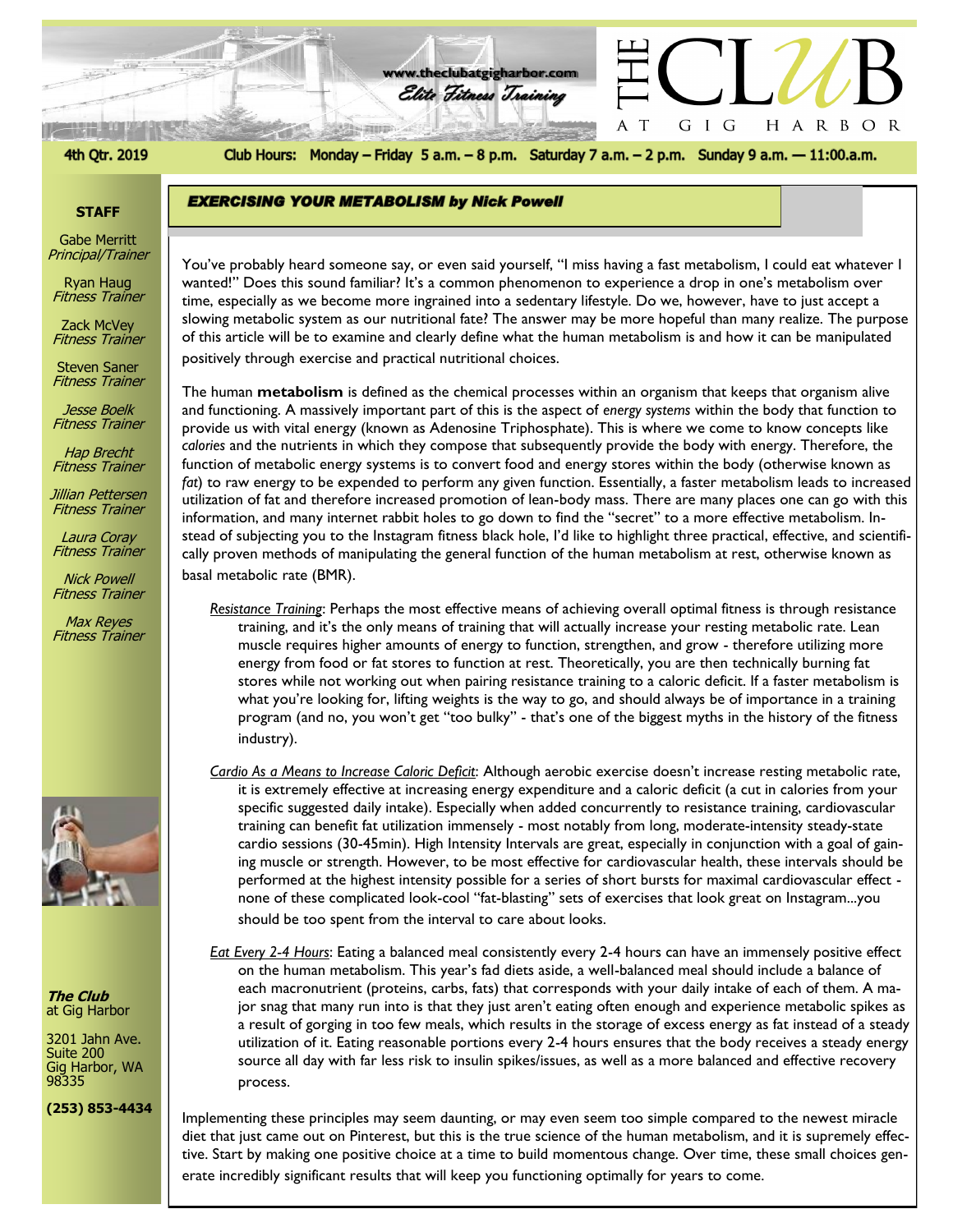## IS WATER ENOUGH TO KEEP YOU HYDRATED? by Jillian Petersen

Some research groups have calculated that about 95% of North Americans are constantly dehydrated. What are some signs of dehydration? Increase thirst

Dry mouth Feeling tired and sleepy Decreased urine output Yellow urine Headache Dry skin **Dizziness** Feeling cranky or agitated

Optimally trying to drink the right amount of water every day can fix dehydration. The 'correct' amount of water for you is half your weight in ounces. Example 150lb person should drink 75oz per day = to 2.25 liters. **1 gallon = 3.78 liter = 128 oz**

When exercising longer than 1hr you need between 1/2 and 1 liter of water per that hour of exercise along with electrolytes.

What does water do in our body?

Removes waste Regulate body temp Helps carry and absorb nutrients Helps convert food to energy through cell transport Protects and cushions vital organs and joints Makes up 75% of Muscle Makes up 83% of Blood Composes 75% of our Brain Accounts for 22% of Bones

Drinking large quantities of water without food morning, noon and night may not be the best or most efficient way to meet the body's hydration requirements. Drinking slow and steady throughout the day makes you more hydrated than drinking fast. If you're drinking enough water for your body and peeing around 6-7 times in 24 hours, that's roughly every 2.5 hours, all is well.

How to help the body absorb the water your drinking?

First it is ensure you have enough **salt** in your body. Though overconsumption of salt isn't good, not having enough is bad as well. People who play a lot of cardio-heavy sports, or do a lot of running, lose a lot of salt via sweat, and it needs to be retained back. Salt is used in the body to retain water in cells and if we don't have enough salt in the body, your cells can't retain enough water. This causes the cells to dehydrate.

Second is to eat **fibrous foods**, fiber in foods will help your body retain water in the intestines, where it is slowly absorbed. This means that instead of just passing through fast, it'll take its time, and your body can use all the water it can.

Top 10 fiber foods:

Beans Whole grains (steel cut oats, GF) Apples (in the skin) Spinach Legumes Broccoli Flaxseed Carrots Chia Seeds Quinoa (GF)

Instead of drinking just water here is a great recipe for a healthy anti-bloating water-infused drink that will help promote nutrient absorption: <https://www.youtube.com/watch?v=Ewpb8IngLfw>

Mint Leaves Ginger Root Orange + Peel Lemon + Peel Cucumber

Other things you can add to your water that will also help the absorption into your body is baking soda. With a daily cup of water with a teaspoon of baking soda, you can help regulate your body's pH level and help improve your hormone balance, nutrient absorption, and blood quality. All of which can help your kidneys stay healthy.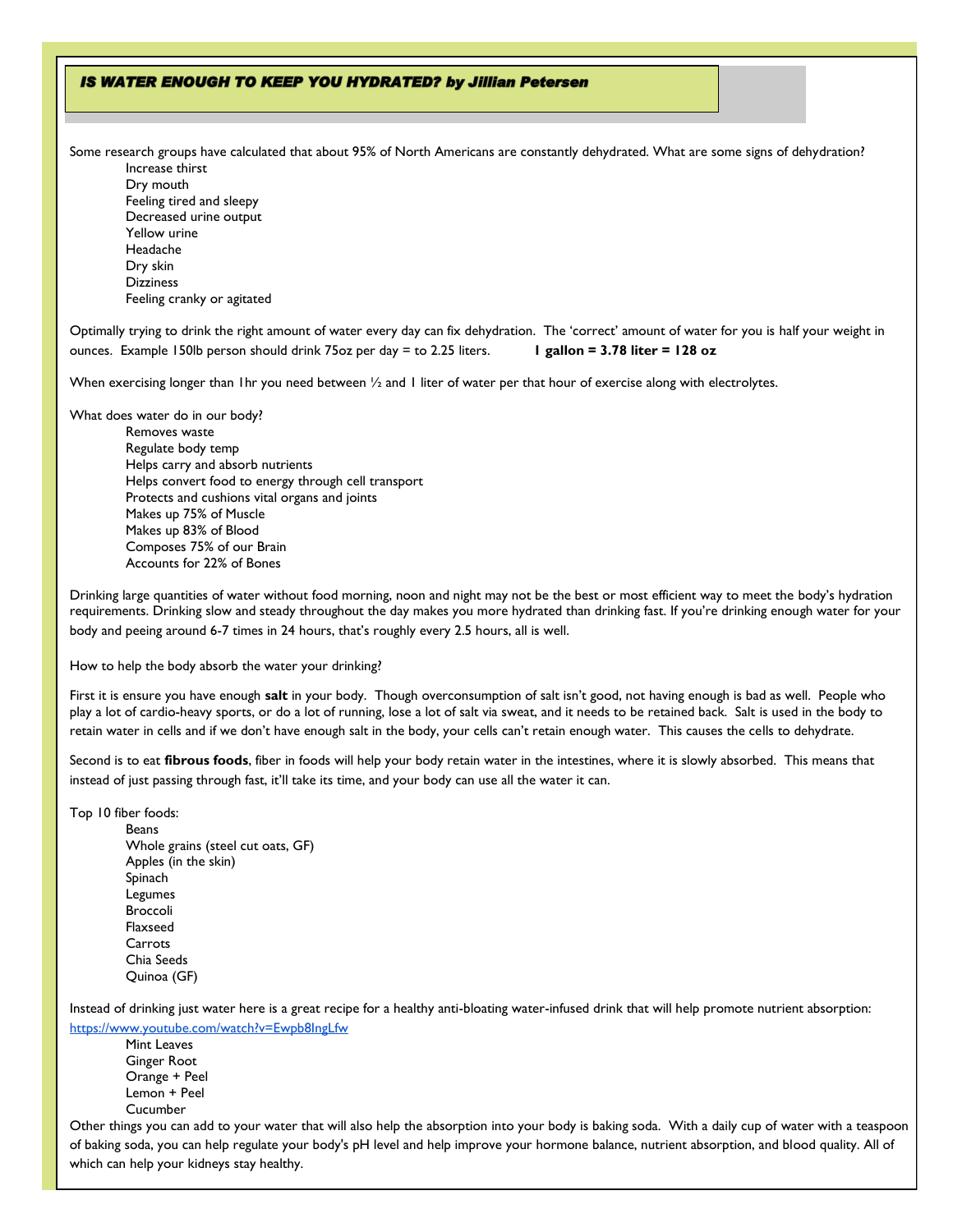#### **MULIT-SPORT ATHLETES LESS LIKELY TO BECOME INJURED by Max Reyes**

When asking young athletes around the community of whether they participate in multiple sports, or if they participate in one specific sport and train year round for that sport, most athletes stated they participate in multiple sports. With that being said, there were still numerous athletes who stated they participate in just one specific sport. Within the last few years, participating in multiple sports is slowly becoming less popular. A question that I have been interested in lately is, 'do multiple-sport athletes have a greater, or lesser chance of sustaining injuries in comparison to those who focus solely upon one specific sport year round?'

One factor every athlete has to consider when deciding to participate in a sport is the risk of injuries. Whether that injury is minor or major, it is still an injury, and for the most part, that injury it is out of the players' control. Onerecommendation doctors have for an athlete is trying to participate in a wide range of sports. Studies have proven that multi-sport athletes are in fact less likely to become injured in comparison to athletes who participate in a single, specific sport.

According to a study held by the National Federation of State High School Associations, conducted by researchers from the University of Wisconsin; high school athletes who specialize in a single specific sport are 70 percent **more** likely to suffer an injury during their playing season than those who play multiple sports. In a similar study conducted directly through the National Federation of State High School Associations (NFHS) that surveyed 1,500 male and female athletes, lower-extremity injuries happen **nearly twice as much** (46 percent) to single-sport athletes compared to multi-sport athletes (24 percent).

Why is this the case? When should an athlete start to specialize within a specific sport? High school? College? In a clinical [report](http://pediatrics.aappublications.org/content/early/2016/08/25/peds.2016-2148#xref-ref-49-1) published last year, the American Academy of Pediatrics concluded that current evidence "suggests that delaying sport specialization for the majority of sports until after puberty (late adolescence — around 15 or 16 years of age) will minimize the risks and lead to a higher likelihood of athletic success."

These findings could be directly correlated with overuse injuries. If young, growing athletes hold their joints and muscle groups to the same movements and stress for an ample amount of time and repetitions, without proper rest and recovery, those joints and muscle groups will in turn have a greater chance of getting injured. Think about any one sport, and you'll see that at least one set of joints and/or muscle groups are going to be more susceptible to injury as a result of that sports specific movement. Baseball is a prime example. Most every athlete participating in baseball is continuously putting stress and strain upon their throwing arm (shoulder and elbow specifically).

Dr. James Andrews has spoken upon this concept recently. He focuses his discussion around the increase in Tommy John surgeries (Ulnar Collateral Ligament reconstruction within an athlete's elbow) in younger athletes, specifically baseball players. Certainly the possibility of injury can be reduced through a well-designed and implemented training program. With the general population of multi-sport vs. single sport athletes at a younger age, injury prevention is not always coached, or coached thoroughly.

A couple of the most notable professional players in the world were multi-sport athletes in high school. Two specific examples are: NBA star LeBron James (High school all state wide receiver), and NFL football star Russell Wilson (Major league baseball player). Neither one have developed any significant injuries in their professional careers. Another notable stat pertaining directly to multi-sport athletes is, in the 2017 NFL Draft, 90 percent of the draft picks and 30 of the 32 first round draft picks were multi-sport athletes in high school.

While studies and doctor recommendations advocate participating in multiple sports, there is no right or wrong approach to take when deciding whether to participate in multiple sports or pick a specific single sport. At the end of the day, it is up to the athlete to decide which path is best for them.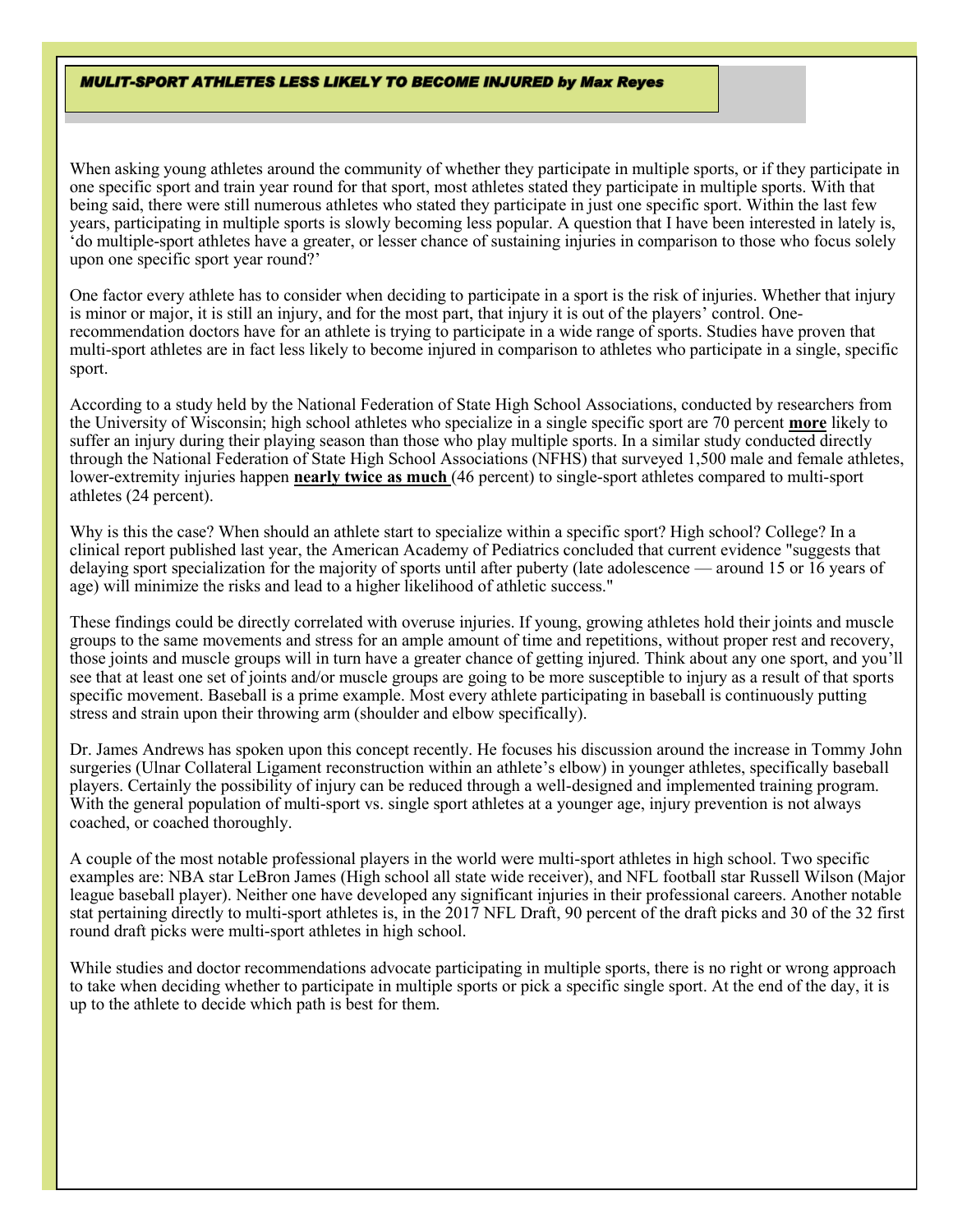### **WARMING UP RIGHT FOR LOW BACK PAIN by Ryan Haug**

One of the craziest things that I see on a daily basis (other than the numerous amount of clients that come in to workout on an empty stomach) is the staggering lack of effort put into most clients' warm-up. The goal of the warm-up is to raise heart rate (roughly 60% max HR), thereby increasing blood flow which leads to a greater range of motion (ROM) and creating optimal conditions for stretching and stability work. 80% of the general public will suffer from some sort of low back pain this year which equates to a \$26 billion dollar industry.

Since we are the general public, let's focus on low back pain and an example of how we can properly warm-up to alleviate our sore backs.

Although it may seem counter-intuitive, lower back pain can often be attributed to soft tissue impairments in the muscles surrounding the lumbar spine. In other words, you're not dealing with a specific lower back injury. Instead, the glute muscles and the piriformis muscle, which are located below the pelvis, are what's causing lumbar pain.

The glutes are composed of three muscles all layered on top of each other: the gluteus maximus, gluteus medius, and gluteus minimus. These muscles play a key role in facilitating daily activities, as they heavily influence the movement and positioning of the pelvis and lower spine.

Weak, underactive, or tight glutes can cause biomechanical imbalances in the pelvis and hips, as well as instability in the lower spine.

Tight glutes can cause as much lower back discomfort as weak glutes can, so overtraining these muscles or working in occupations that requires prolonged sitting, can lead to tightness in the lower back area.

Here is an example of how a client should properly warm-up given any low back pain when starting their workout.

-Start with a stair stepper (5 minutes) instead of the elliptical. This will help increase ROM and activate weak glutes or in the case of tight glutes will increase blood flow thus loosening the area. Begin slowly and focus on keeping good posture throughout.

-After the muscle is warm, move to a static stretch such as a pigeon (30 seconds per side). Either using the stretch ta ble for beginners or the floor for a more advanced stretch, lay in a prone position with a shin in line with your chest and with a straight spine low the chest towards your shin. This will stretch the glute and open the hip.

-Finally, work some stability in to your warm-up with a hip bridge. This will isolate contraction in the glute and stabilize the entire glute complex. Do this by laying supine on the floor, feet shoulder width and flat on the ground with knees bent. Slowly raise the hips towards the ceiling squeezing the glutes at the top, then slowly lower back to the floor. 15-20 reps should be plenty for the warm-up.

Do this warm-up and I'm sure you will find that much of your back pain will be alleviated, and you will be ready to take on any workout your trainer wants to throw at you. For alternate exercises or further explanation of these specific exercises, ask any one of the highly qualified trainers here at The Club. We're here to help!



## **Join us for these NEW CLASSES:**

**We are up to 24 classes a week!!**

**Spin, Yin, Vinyasa, Bootcamp, TRX, and Women and Weights classes are now offered through out the week**

**OUR CLASSES ARE FOR BOTH MEMBERS AND NON-MEMBERS, SO HELP US SPREAD THE WORD AND INVITE A FRIEND!**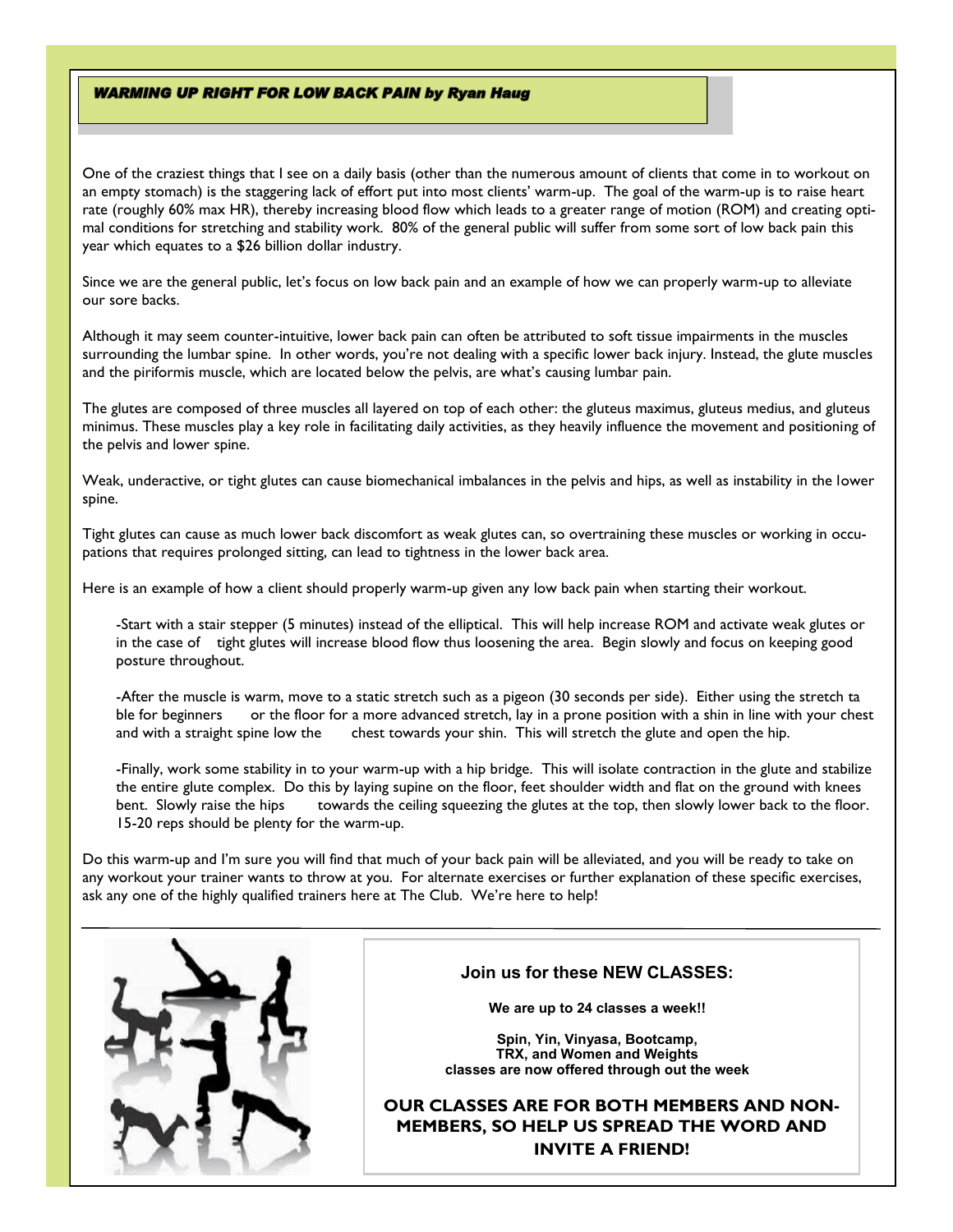### **HOW WATER WEIGHT AFFECTS THE SCALE by Jesse Boelk**

When you are on a mission to lose weight every pound counts right? However, not all weight is equal, what you are trying to do is lose fat, and fluctuations in your weight can have a negative impact on your mental focus. Many times this fluctuation is water weight, not fat or muscle.

What is water weight? 60 % of your body is water, and it is one of the first things to go. It isn't abnormal to lose up to five pounds of water in a single day. Average water loss is 1.8- 4.4 lbs a day, and it must be replenished with water and food to be absorbed. On the flip side, it is almost impossible to lose a lb of fat in a day. Its simple math: a lb of fat is 454 grams and each gram yields 9 calories, so you would need to burn 4086 calories to burn off a lb of fat.

Most people with fat loss goals tend to restrict their carbs and exercise more vigorously. The impact is a decrease in glycogen in the liver and skeletal muscles. What most don't understand is that when your body stores glycogen, it is also storing water with it so by taping into the glycogen stores you are releasing large amounts of water and with that the scale with dip. Yes, you're losing fat, but not at the same rate as water.

There are 6 main factors that affect water loss:

- **Low Carb Diets** affected by release of water stored with glycogen
- **High Protein Diets** protein breakdown creates urea and nitrogenous wastes that require water to remove them causing water loss.
- Salt changes in salt intake can have a huge change in water retention and your blood pressure that is critical when exercising vigorously.
- **Caffeine** energy drinks are also diuretics which increase urination, water loss, and effect vasoconstriction and blood pressure.
- **Alcohol** prevents release of vasopressin a pituitary gland hormone that regulates water loss through urine.
- **Exercise** thermoregulation is controlled through sweat rate. Some athletes weigh in pre and post workout to deter-

mine how much fluid was lost and how to rehydrate to avoid dehydration with leads to a decrease in performance.

The bottom line is that you need to weigh in on regular basis ensuring that you are hydrated each time. Attempt to weigh in at the same time of day with similar nutrition and exercise patterns to ensure your are not measuring a change in glycogen and water loss. Be consistent and don't get frustrated if you see fluctuation on the scale. Fat loss is a long-term plan that requires determination and focus.

## **EXERCISING FOR BRAIN HEALTH by Hap Brecht**

Everyone has blanked on a name and attributed it to a "senior moment," but there is more truth to that than you may expect. Our brains, like muscles, atrophy over time. Some commonly prescribed brain boosters are learning a new language, playing an instrument, or using your non-dominant hand for tasks, but recent research has begun to emphasize exercise as a way to improve brain function and halt atrophy.

"Physical exercise might just be the most important thing you can do to keep your brain in good shape." *– Deane Alban of Be Brain Fit*. Why is that? When you exercise, your heart rate goes up and increases blood flow, not only to your muscles, but also to your brain providing it the nutrients that it needs to stay healthy. For years we've know that exercise prompts the release of "feel good hormones" like serotonin, dopamine and norepinephrine while reducing the "stress hormone" cortisol. That's one reason people who exercise are generally happier. Researchers are now finding that exercise also turns on the gene that sends a signal to create more brain-derived neurotrophic factor (BDNF), a protein that stimulates new brain cell formation.

You're probably thinking, "Are there better exercises than others to be doing for brain health?" The answer is, yes! Aerobic exercises like walking, jogging, and biking are great for increasing circulation of blood and nutrients to the body and brain that promote good health. Spiking your heart rate with intervals of intense work like circuit lifting has also been shown to help. An advantage to strength training in respect to brain health is the opportunity to work on coordination and strengthening muscle firing patterns. We can also work unilaterally, and/or in the frontal, sagittal, and transverse planes of motion to stimulate cross sectional brain stimulation.

We've always known that exercise is the key to physical health as we age, but it's just as important to mental health as well. Working on cardiovascular fitness to pump nutrients to the brain, moving in all directions and improving coordination are three big ways to maintain quality of life.